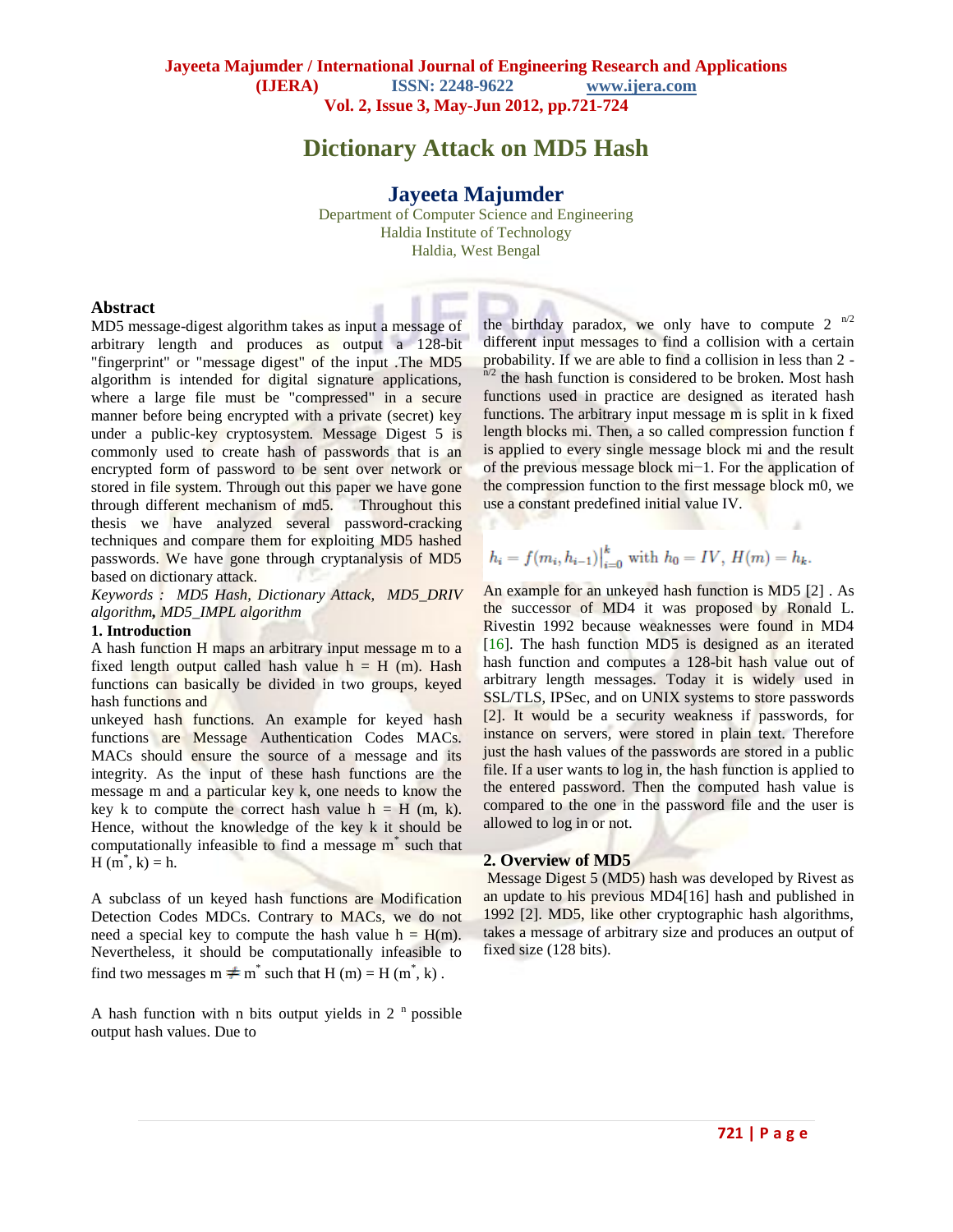## **Jayeeta Majumder / International Journal of Engineering Research and Applications (IJERA) ISSN: 2248-9622 www.ijera.com Vol. 2, Issue 3, May-Jun 2012, pp.721-724**

int  $\sim$ 



Figure - Illustration of MD5 Hash Function

Fig 1: Illustration of MD5 Hash Function

### **3. MD5 Hash Algorithm**

MD5 is a hash function that takes an arbitrary message as input and generates a 128-bit output digest. The initial values (IV1, IV2, IV3, IV4) and the chaining variables (A, B, C, D) are four 32-bit values. In the following, we describe the algorithm with message pre-processing, the application of the compression function, and the final hash value h.



fig 2. : Message pre-processing

At first, we append a binary 1 to the message and then binary 0s unless the message length is 448 (mod 512). Then, we append the 64-bit little endian message length to this message. We now have an input message that has a length of 0 (mod 512). The pre-processed message now looks like  $M = (M_0, M_1, \ldots, M_{k-1})$  and the compression function can be applied to every message block.

### **4. Active attacks on MD5**

### **4.1 Brute Force Attack**

The attacker tries every possible key on a piece of cipher text [2] until an intelligible translation into plaintext is obtained. On average, half of all possible keys to be tried achieve success.

## **4.2. Chosen-Prefix Collisions Attack**

We present a novel, automated way to find differential paths for MD5. As an application we have shown how, at an approximate expected cost of  $2^{29}$  calls to the MD5 compression function, for any two chosen message prefixes P and P' suffix s and S and S' can be constructed such that the concatenated values P OR S and P′OR S' collide under MD5. The practical attack potential of this construction of chosen-prefix collisions [15] is of greater concern than the MD5-collisions that were published before. This is illustrated by a pair of MD5-based X.509 certificates one of which was signed by a commercial Certification Authority (CA) as a legitimate website certificate, while the other one is a certificate for a rogue CA that is entirely under our control.

Given two arbitrarily chosen messages, we first apply padding to the shorter of the two, if any, to make their lengths equal. This is unavoidable, because Merkle-Damgard strengthening, involving the message length, is applied after the last message block has been compressed by MD5[2]. We impose the additional requirement that both resulting messages are a specific number of bits (such as 64 or 96) short of a whole number of blocks. In principle this can be avoided, but it leads to an efficient method that allows relatively easy presentation. All these requirements can easily be met, also in applications with stringent formatting restrictions.

Given this message pair, we modify a suggestion by Xiaoyun Wang (private communication) by finding a pair of k-bit values that, when appended to the last incomplete message blocks, results in a specific form of difference vector between the IHVs after application of the MD5 compression function to the extended message pair. Finding the k-bit appendages can be done using a birthday procedure.

### **4.3. Dictionary Attack**

A dictionary attack [15] refers to the general technique of trying to guess some secret by running through a list of likely possibilities, often a list of words from a dictionary [5]. It contrasts to a brute force attack in which all possibilities are tried. The attack works because users often choose easy to guess passwords, even after being exhorted against doing so. Dictionary attacks either precompute hash values for a given dictionary file and then compare target password hashes to the pre computed tables for a match, or words in a dictionary file are hashed and compared against a target password hash for a match.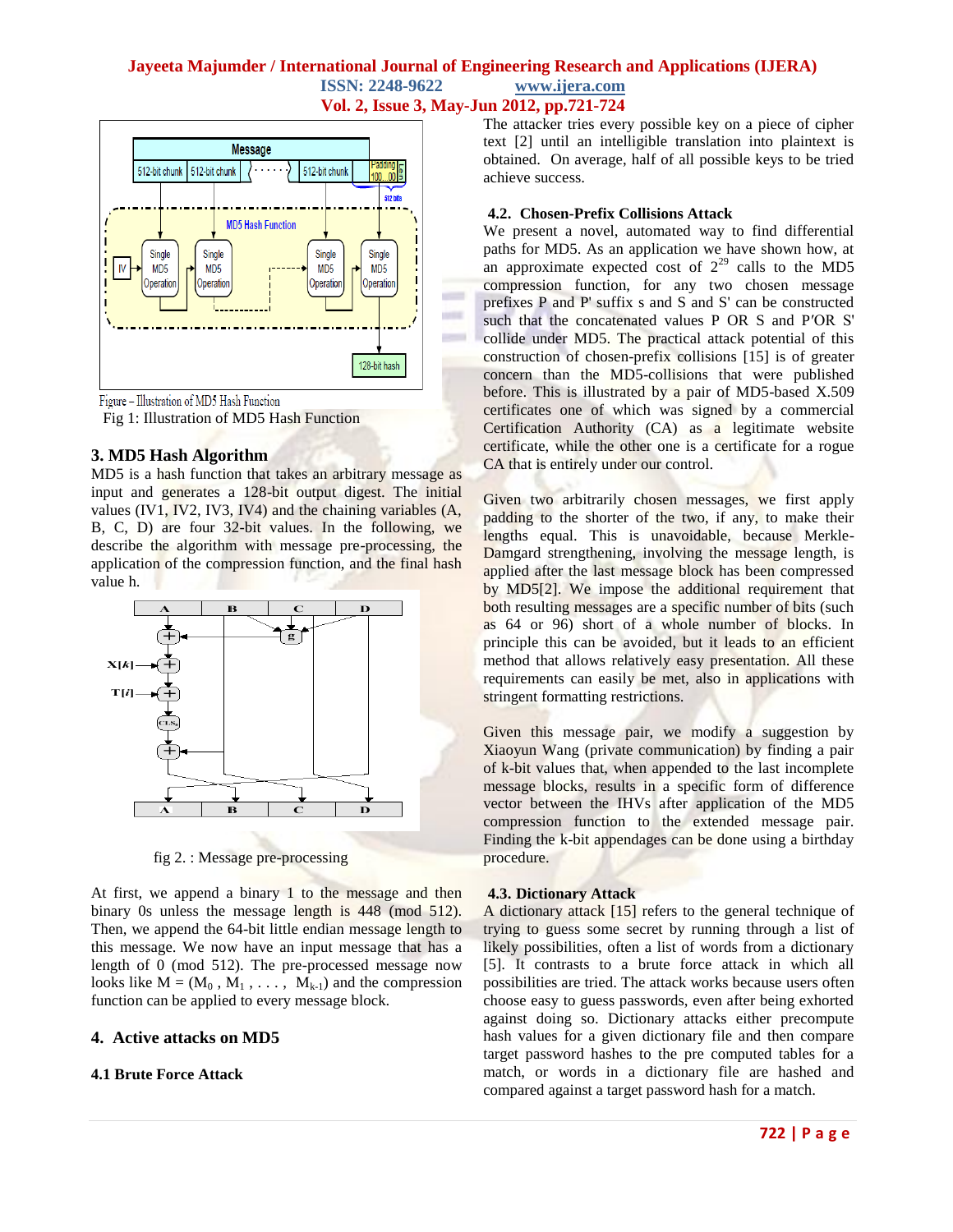# **Jayeeta Majumder / International Journal of Engineering Research and Applications (IJERA) ISSN: 2248-9622 www.ijera.com**

**Vol. 2, Issue 3, May-Jun 2012, pp.721-724**

## **5. Algorithm Specification**

In this paper first I have create a hash value of a particular message. After that we have taken all dictionary Word to create all hash value of the corresponding hash value then match hash value with our target hash value.

#### **5.1 Algorithm :**

 **Algorithm : MD5\_DRIV**

- **1. Open source file** SOURCE.TXT
- **2. Argument passing from source file to MD5\_IMPL .**
- **3. Hash Generation .**
- **4. Hash code store in RESULT.TXT file as output .**

#### **Algorithm: MD5\_IMPL**

MD5 hash function:

- m=m0m1m2….ms-1
	- 1. Construct M=M[0]M[1]…M[N-1]
	- 2.  $A \leftarrow 67452301$
	- 3. B←EFCDAB89
	- 4. C←98BADCFE
	- 5.  $D$ ←10325476
	- 6. For i=0 to N/16 -1 Do
	- 7. For  $j=0$  to 15 do
	- 8. X[j]=M[i\*16+j]
	- 9.  $A' \leftarrow A$
	- 10. B' $\leftarrow$  B
	- 11.  $C'$  ← C 12.  $D'$ ← D
	- 13. Round1(Algo1)
	- 14. Round1(Algo2)
	- 15. Round1(Algo3)
	- 16. Round1(Algo4)
	- 17.  $A \leftarrow A + A'$
	- 18.  $B \leftarrow B + B'$
	- 19. C← C+ C'
	- 20.  $D \leftarrow D + D'$
	- 21. end for;
	- 22. end for;
	- 23.  $h(m)=$  A OR B OR C OR D
	- 24. end

## **5.2 Complexity Analysis**

**Algorithm : MD5\_DRIV**

- **1. Open source file** SOURCE.TXT
- **2. Argument passing from source file to MD5\_IMPL .**
- **3. Hash Generation .**
- **4. Hash code store in RESULT .TXT file as output .**
- $\Rightarrow$  O(1)

## **Algorithm : MD5\_IMPL**

#### MD5 hash function:

m=m0m1m2….ms-1

1. Construct M=M[0]M[1]…M[N-1] 2. A←67452301 3. B←EFCDAB89  $|\longrightarrow$  O(1) 4. C←98BADCFE 5. D←10325476 6. For i=0 to N/16 -1 Do 7. For  $j=0$  to 15 do **16n** +c 8. X[j]=M[i\*16+j] 9.  $A' \leftarrow A$ 10. B' $\leftarrow$  B 11.  $C' \leftarrow C$   $\implies$  **O**(1) 12.  $D'$  ← D 13. Round1(Algo1)  $\rightarrow$  16<sup>\*</sup>c1 14. Round1(Algo2)  $\Box$ >16<sup>\*</sup>c2 **15.** Round1(Algo3)  $\rightarrow$  16<sup>\*</sup>c3 16. Round1(Algo4) **16\*c4** 17.  $A \leftarrow A + A'$ 18.  $B \leftarrow B + B'$ **19.** C← C+ C'  $\rightarrow$  O(1) 20. D← D+  $D'$ 21. end for; 22. end for; 23.  $h(m) = A \text{ OR } B \text{ OR } C \text{ OR } D$ 24. end

Total Complexity =  $0(1) + 0(1) + (16n+c) +$  $16*c1+16*c2+16*c3+16*c4+0(1)$ **= O(n)**

### **6. References**

- [1] B.Schneier. *Applied Cryptography*. John Wiley and Sons, second edition, 1996
- [2] William Stallings, *Cryptography and Network Security-Principles and Practice*, Third edition, Prentice Hall publications 2004.
- [3] Wikipedia http://www.wikipedia.org
- [4] WordIQ http://www.wordiq.com/
- [5] Trappe and Washington, University of Maryland, *Introduction to Cryptography with Coding Theory*, Prentice Hall, 2002.
- [6] Sun Microsystems http://research.sun.com/projects/crypto/
- [7] Certicom Corp. http://www.certicom.com/
- [8] S. Lucks and M. Daum, *The Story of Alice and her Boss*. Presented at the rump session of Eurocrypt '05, May 2005
- [9] X. Wang and H. Yu, *How to Break MD5 and Other Hash Functions.*
- [10] Barry M. Leiner and Vinton G. Cerf and David D. Clark and Robert E. Kahn and Leonard Kleinrock and Daniel C. Lynch and Jon Postel and Larry G. Roberts and Stephen Wolff. http://www.isoc.org/internet/history/brief. 9 January, 2006.